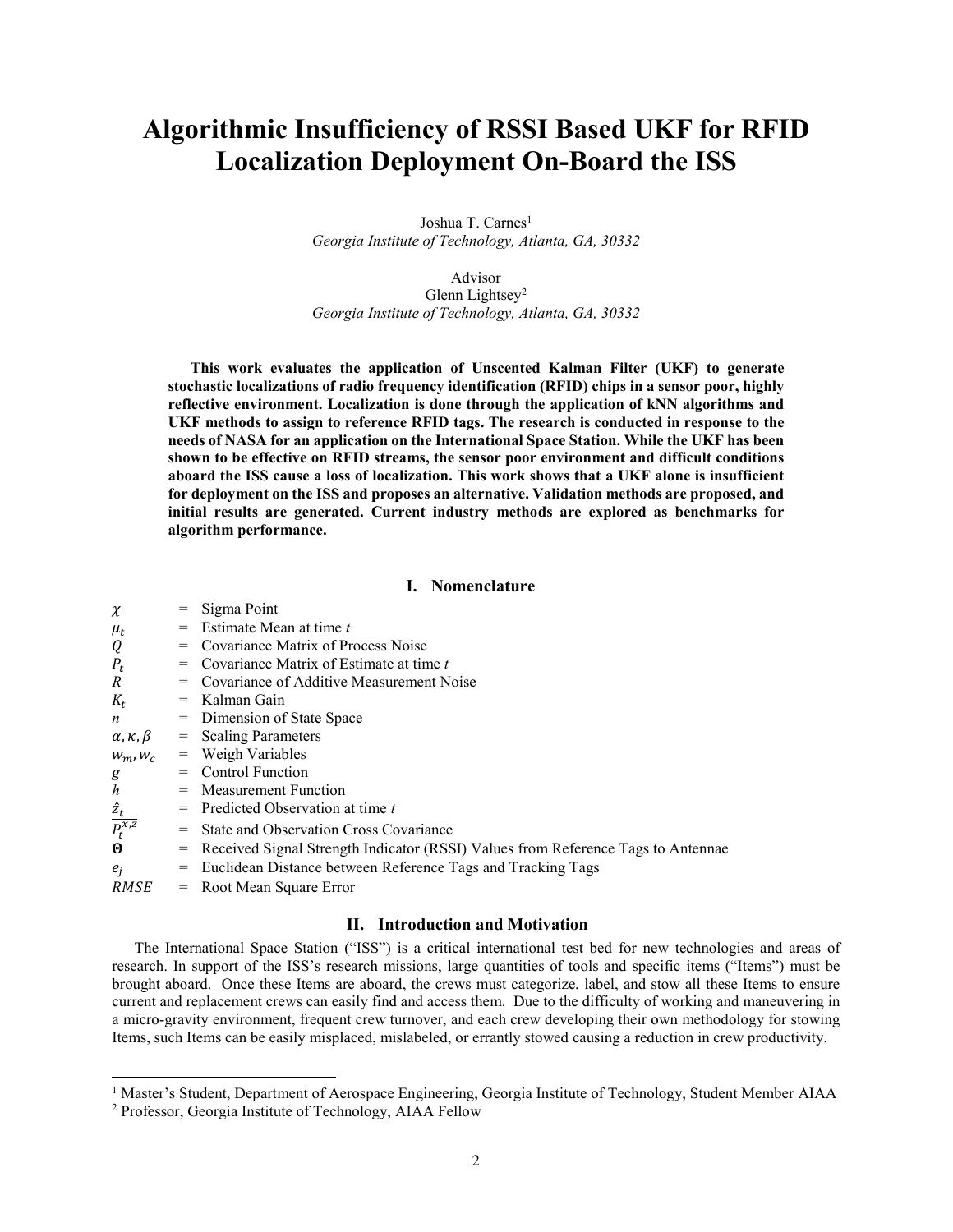To remedy this problem, NASA has begun to introduce Radio Frequency Identification ("RFID") tags and sensors onto the Items brought aboard the ISS. The tags have been introduced to enable swift and accurate location of the Items.

Because of the harsh environment, many RFID tags are not detected by the RFID reading scanners. Physical methods, such as additional RFID readers, could be used to solve the problem, however limitations on installation time and mass aboard the ISS, render additional physical installations unlikely. To enhance the probability of success regarding the use of RFID systems aboard the ISS and other space vehicles, further research and development is needed to increase the success rate of such systems. One possible technique is the use of localization.

Localization refers to the estimation of a state or states, typically position, from recorded, often noisy, observations. Various algorithms have been developed to perform localization over uncertain measurements. These algorithms are composed commonly of two components: the motion model, which describes how states evolve over time, and a measurement model that describes how states influence sensor measurements. RFID localization is an ongoing area of research for inventory management systems where large movement of cargo must be tracked.[1] The ISS presents a unique challenge in the area of RFID localization due to the extreme limitation of sensors and the difficult, reflective environment of space vehicles and habitats.

The primary issues facing the current RFID localization systems are multi-path propagation and environment reflectivity. This creates measurement models that are difficult to evaluate, as the uniqueness of measurements in the environment is greatly diminished. Additionally, there are issues of loss of signal with multi-agent detection. Here, a tag can be read by a scanner far from the original item while not by the closest scanner, which further erodes trust in the measurement model.

This research has impact outside of NASA's mission requirements. The inventory management market is a multibillion-dollar industry that stands to be improved by this line of research.

# **III. Current State of the Art**

## **A. RFID Technology and Network**

RFID technology uses two primary components: the reader which sends out a signal to query the environment and detects responses, and the RFID tags which respond to the signal by replying. There are several varieties of RFID tags, two of which are important for this research. First is the passive tag which is smaller, cheaper, and most importantly has no internal energy supply. This type has elements that either backscatter the reader's signal or use it to power their own return signal. Passive tags are therefore very short-range devices. Another tag type is a semipassive tag. These tags have no onboard sensors like the passive tags but are fitted with their own power source. Semipassive tags are necessarily larger, more expensive to construct, and have a limited deploy time. The tradeoff for this is the ability to emit a far stronger signal to the reader. These two tags are of importance to this research as they are the types of tags currently deployed aboard the ISS. The small passive tags are deployed on most item's being brought aboard, while the semi-passive tags are attached to Cargo Transfer Bags (CTBs). CTB's serve dual purposes as transport and storage containers for much of the cargo. Lastly an additional component, a server, can be added to the RFID system to make it into a network. The server collates the detected tag information from all readers. It is on this stream of information that localization is performed.

Several pieces of additional information can be transmitted back to readers besides tag identities, including: Received Signal Strength Indicator (RSSI), Received Signal Phase Indicator (RSPI), Time of Arrival (TOA), and Time Difference of Arrival (TDOA). For this research, RSSI is utilized as this is the measurement available from the current ISS installation.

RSSI based localization operates by using the attenuation of RF signal strength over distance to estimate the distance between a reader and tag. Position is then estimated via triangulation from at least three readings. Alternatively, instead of attempting to calculate distance directly, environment mapping methods can be used. Environment mapping consists of using two phases, a 'finger-printing' step that is conducted before the data RFID gathering step. With environment mapping, the location is estimated by utilizing the figure-print of the environment. The two most prominent algorithms for environment mapping are k-nearest-neighbor (kNN) and various stochastic approaches.

In kNN, the location of a dynamic tag is calculated by minimizing the RMSE in signal space between the dynamic tag and the k nearest tags with known location. The location of the tag is then estimated as the weighted centroid of these fixed tags, also known as reference tags (RT).

Stochastic methods consist of compartmentalizing the environment into discrete regions, utilizing Bayes formula and a posteriori estimates to evaluate the most probable region. These methods typically require some form of supervised learning to be effective.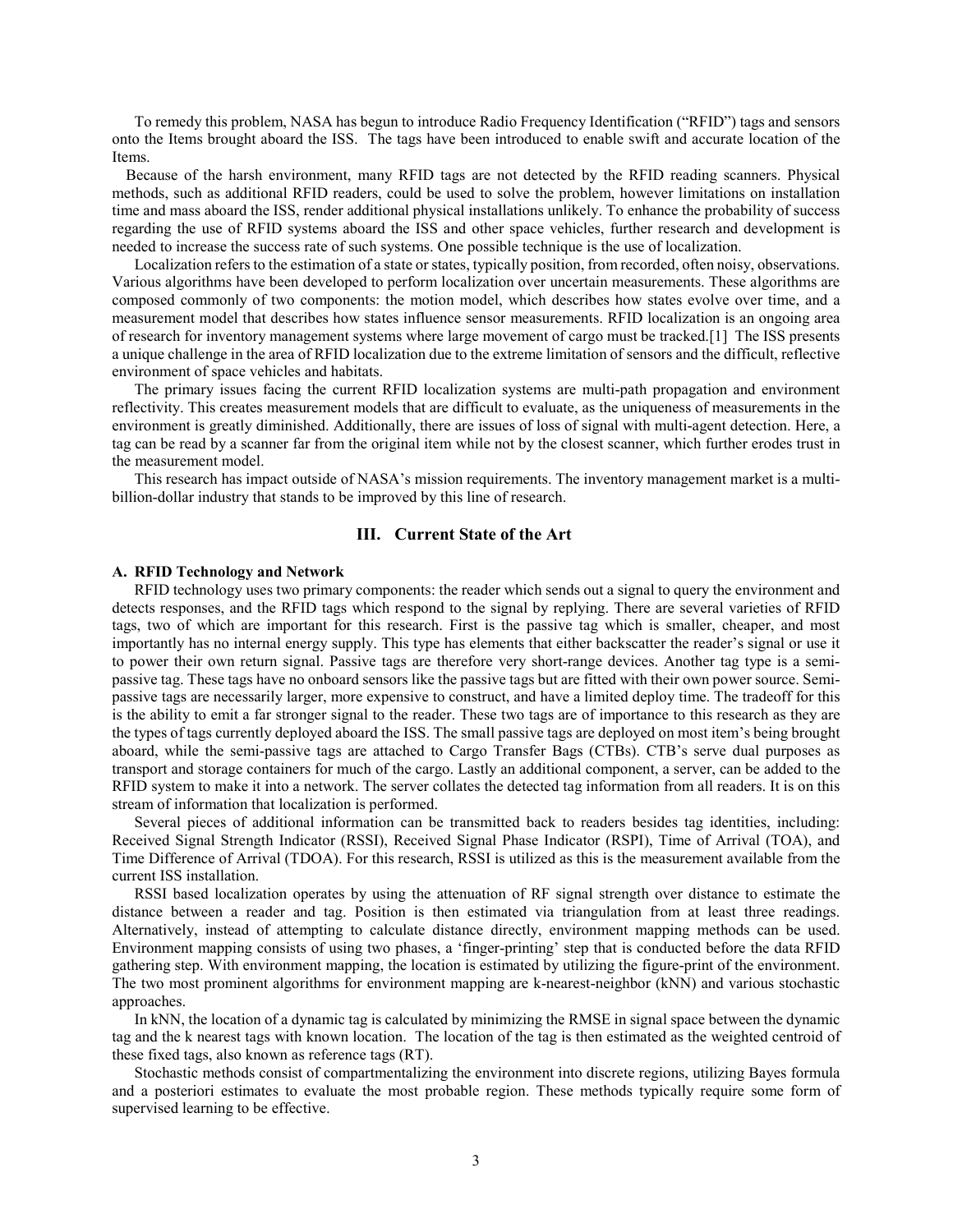#### **B. RFID Localization**

Several algorithms exist for RFID localization. One of the most used for environment mapping applications is Landmarc, which uses kNN with fixed position RT to track the dynamic tag using:

$$
e_j = \sqrt{\sum_{i=1}^n (\theta_{j,i} - S_i)^2}
$$
 (1)

Where *n* is defined as the number of readers,  $S_i$  the RSSI of the dynamic tag as seen by reader *i*, and  $\theta_{i,i}$  is the RSSI of the RT  $j$  as seen by reader  $i$ . [2] Several additional methods are summarized in Table 1.

| <b>Localization Scheme</b> | <b>Positioning Algorithm</b>           | <b>Reference Tags</b> | <b>Target</b> | <b>Space Dimension</b> |
|----------------------------|----------------------------------------|-----------------------|---------------|------------------------|
| SpotON(2000)               | <b>RSSI</b> Lateration                 | N <sub>0</sub>        | Active        | $3-D$                  |
| SAW ID-tags (2003)         | <b>TOA</b> lateration                  | No.                   | Passive       | $2-D$                  |
| LPM (2004)                 | TDOA weighted mean squares             | No.                   | Active        | $2-D$                  |
| RSP (2007)                 | RSP/AOA                                | No                    | Passive       | $2-D$                  |
| Landmarc (2003)            | kNN                                    | <b>Yes</b>            | Active        | $2-D$                  |
| <b>VIRE (2007)</b>         | kNN                                    | Yes                   | Active        | $2-D$                  |
| Simplex $(2007)$           | kNN optimizaiton                       | Yes                   | Active        | $3-D$                  |
| Kalman Filtering (2007)    | RSSI mean squares and kalman filtering | Yes                   | Active        | $2-D$                  |
| Scout (2006)               | RSS Bayesian approach                  | Yes                   | Active        | $2-D$                  |
| 3-D Constraints (2008)     | Rage-free optimizaiton                 | No                    | Active        | $3-D$                  |

**Table 1. RFID Localization Summery [2]**

Of importance for this research is Kalman Filtering. The standard Kalman filter is a two-step algorithm, a propagation (prediction) step and an evaluation (error update) step. To perform Kalman Filtering, assumptions are made that the noise of measurements is a gaussian random process and a Markov assumption is made to decouple time dependence. The standard Kalman filter is based on a linear propagation dynamic model and a linearized Extended Kalman Filter (EKF) may be used to accommodate second order non-linearities. In the RFID localization problem, however, the non-linearities are higher than second order. To address this issue, the Unscented Kalman Filter (UKF) has been developed. Instead of using linearized models in the states, linearization is conducted through 'through stochastic linearization'. [3] Here, Sigma Points are used, which are placed at the estimated states mean and two at each one-sigma value on the axis of covariance in *n* dimensions, for a total of  $2n + 1$  Sigma Points. These Sigma Points are passed through the filter as described in Eq. 2 – Eq. 13. First, the Sigma Points are placed along the previous steps mean and along both directions of each of the  $n$  dimensions, as shown in Eq. 2. These points are passed through the control function  $g$  to generate an a posteriori distribution in Eq. 3.

$$
\chi_{t-1} = \begin{bmatrix} \mu_{t-1} & \mu_{t-1} + \gamma \sqrt{P_{t-1}} & \mu_{t-1} - \gamma \sqrt{P_{t-1}} \end{bmatrix}
$$
 (2)

$$
\bar{\chi}_t^* = g(u_t, \chi_{t-1}) \tag{3}
$$

Where  $\sqrt{P_{t-1}}$  is the row or column vector of the matrix square root of  $P_{k-1}$ . The propagated mean and covariance for the Sigma Points is then calculated in Eq.  $4 - 5$ , with weights defined in by:

> $v = \sqrt{n + \delta}$  $\delta = \alpha^2 (n + \kappa) - n$  $w_m^{[0]} = \frac{\delta}{n+\delta}$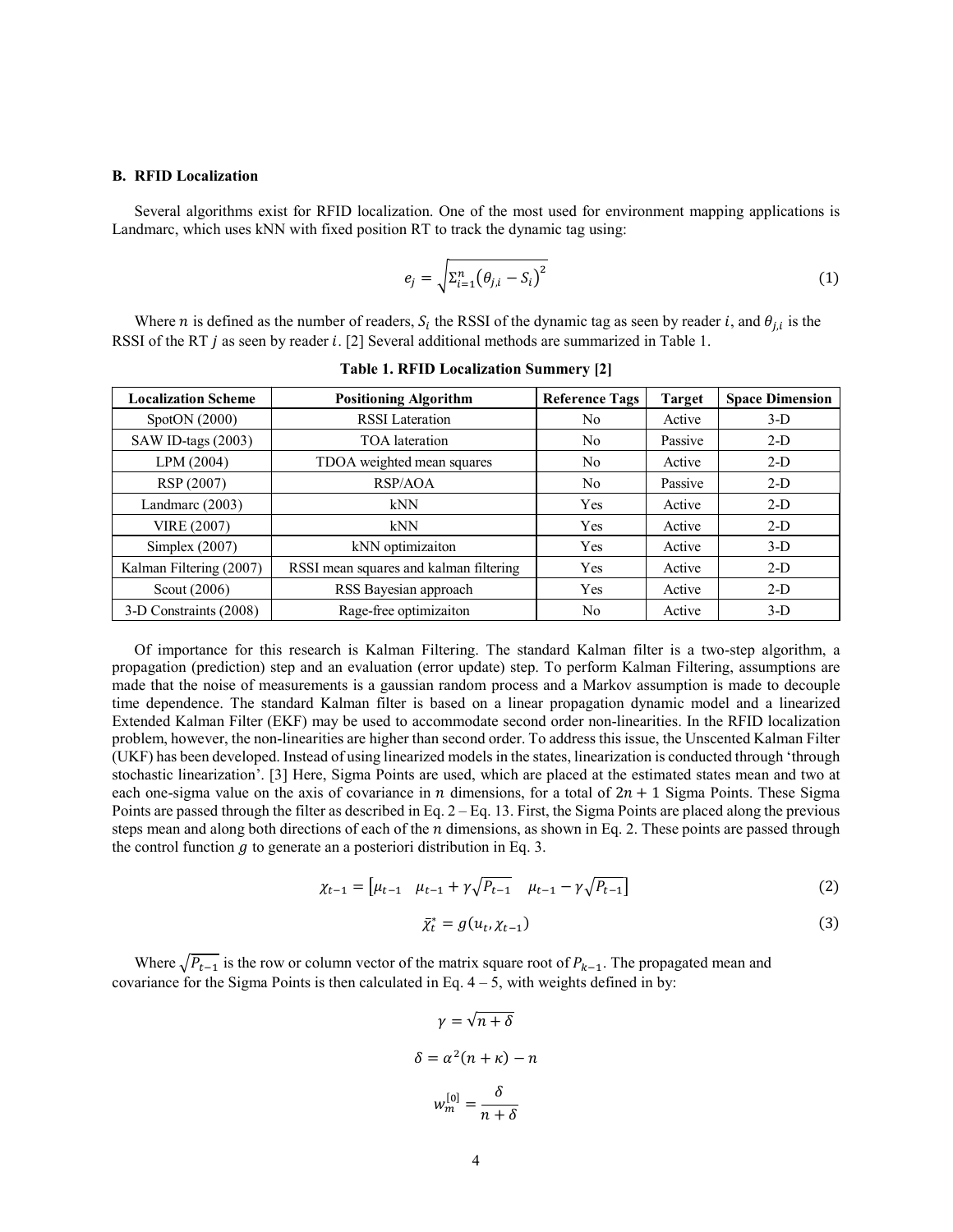$$
w_c^{[0]} = \frac{\delta}{n+\delta} + (1 - \alpha^2 + \beta)
$$
  
\n
$$
w_m^{[i]} = w_c^{[i]} = \frac{1}{2(n+\delta)} \text{ for } i = 1, ..., 2n
$$
  
\n
$$
\bar{\mu}_t = \sum_{i=0}^{2n} w_m^{[i]} \bar{\chi}_t^{*[i]}
$$
\n(4)

$$
\bar{P}_t = \sum_{i=0}^{2n} w_c^{[i]} \left( \bar{\chi}_t^{*[i]} - \bar{\mu}_t \right) \left( \bar{\chi}_t^{*[i]} - \bar{\mu}_t \right)^T + Q \tag{5}
$$

Where *n* represents the dimensionality of the estimation,  $\alpha$  and  $\kappa$  are scaling parameters for the distance along the covariance axes the sigma points spread,  $w_m^{[0]}$  controls the relative weight of the mean term to the estimated mean  $\bar{\mu}_t$ , and  $w_c^{[0]}$  similarly controls the relative weight of the mean terms on the estimated covariance  $\bar{P}_t$ .

New Sigma Points are then placed at the placed at the newly propagated mean and covariance in Eq. 6. These new Sigma Points can be used to estimate the uncertainty of the propagated system.

$$
\bar{\chi}_t = \left[ \bar{\mu}_t \quad \bar{\mu}_t + \gamma \sqrt{\bar{P}_t} \quad \bar{\mu}_t - \gamma \sqrt{\bar{P}_t} \right]
$$
\n
$$
\tag{6}
$$

The Sigma Points are then passed through the measurement model  $(h)$  in Eq. 7. The predicted observation is then calculated in Eq. 8 with predicted uncertainty calculated in Eq. 9, where  $R$  is the covariance of the additive measurement noise.

$$
\bar{Z}_t = h(\bar{\chi}_t) \tag{7}
$$

$$
\hat{z}_t = \sum_{(i=0)}^{2n} w_m^{([i])} \bar{Z}_t^{[i]}
$$
 (8)

$$
S_t = \sum_{i=0}^{2n} w_c^{[i]} \left( \bar{Z}_t^{[i]} - \hat{z}_t \right) \left( \bar{Z}_t^{[i]} - \hat{z}_t \right)^T + R \tag{9}
$$

Last, to calculate the Kalman gain, the cross-covariance between state and observation are calculated in Eq. 10 and used to finally calculate the Kalman gain in Eq. 11. The mean and covariance of the new time step is then calculated in Eq.  $12 - 13$ . A further treatment of UKF is can be found at [3].

$$
\bar{P}_t^{x,z} = \sum_{i=0}^{2n} w_c^{[i]} \left(\bar{x}_t^{[i]} - \bar{\mu}_t\right) \left(\bar{Z}_t^{[i]} - \hat{z}_t\right)^T \tag{10}
$$

$$
K_t = \bar{P}_t^{x,y} S_t^{-1} \tag{11}
$$

$$
\mu_t = \overline{\mu}_t + K_t (z_t - \hat{z}_t) \tag{12}
$$

$$
P_t = \bar{P}_t - K_t S_t K_t^T \tag{13}
$$

The UKF framework can then be adapted for the position estimation using RSSI measurements of RT and active tags (AT). As shown in [3], let  $t$  represent a vector of the RSSI measurements of one unknown tag by  $M$  readers in the form of Eq. 14: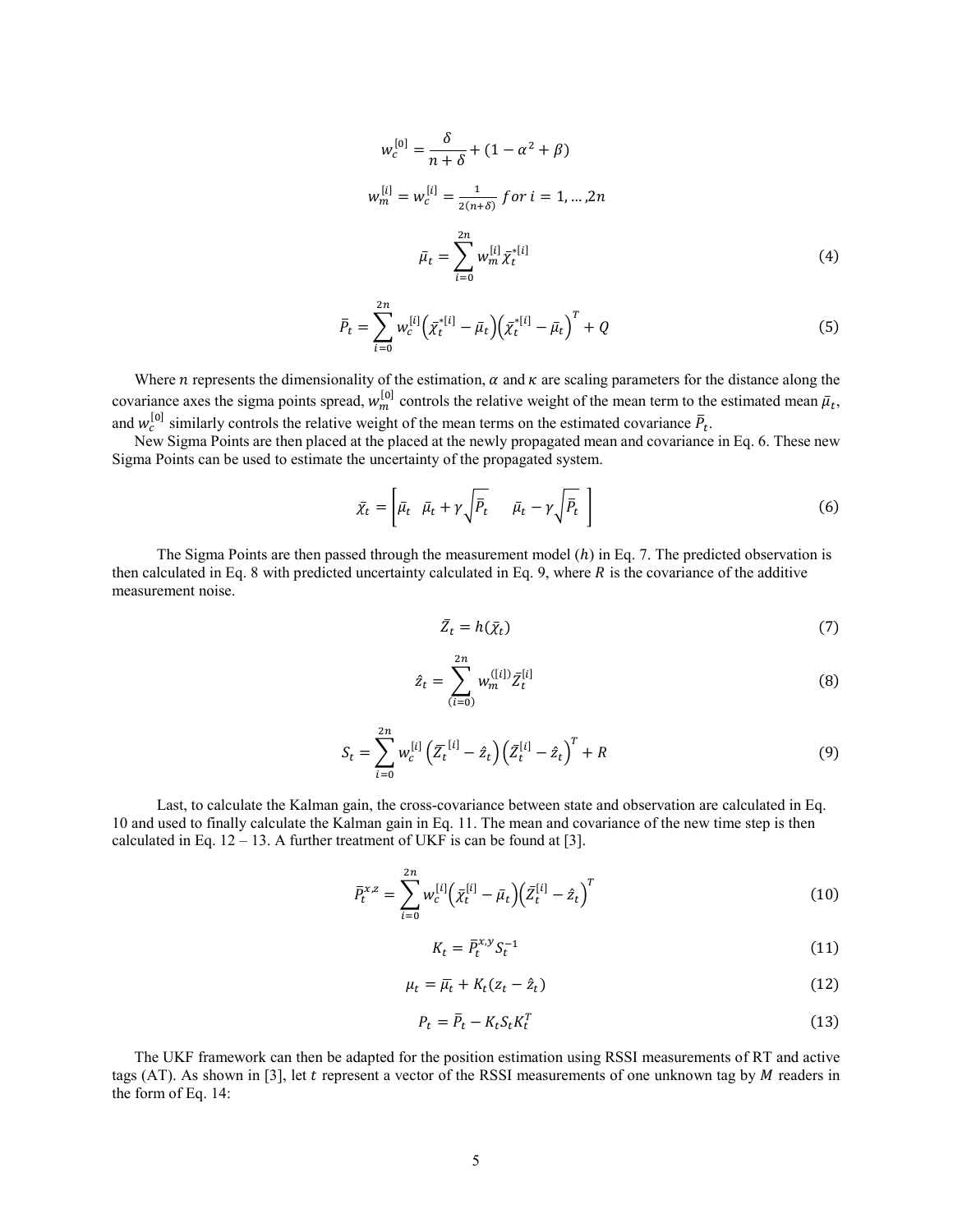$$
t = [t_1 \, t_2 \dots t_M] \tag{14}
$$

Additionally, let the matrix of RSSI measurements from the  $N$  reference tags by the  $M$  readers be written as Eq. 15

$$
\mathbf{\Theta} = \begin{bmatrix} \begin{pmatrix} \Theta_{11} & \cdots & \Theta_{1M} \\ \vdots & \ddots & \vdots \\ \Theta_{N1} & \cdots & \Theta_{NM} \end{pmatrix} \end{bmatrix}
$$
 (15)

Then, the Euclidian distance in RSSI space between the observed tags and reference tags can be calculated by:

$$
e_j = \sqrt{\sum_{i=1}^{M} (\Theta_{ji} - t_i)^2}
$$
 (16)

The kNN approach to localization would then be to apply Eq.  $17 - 18$  for estimation.

$$
w_i = \frac{\frac{1}{e_i^2}}{\sum_{i=1}^k \left(\frac{1}{e_i^2}\right)}
$$
(17)

$$
(x, y) = \sum_{i=1}^{k} w_i (x_{RT_i}, y_{RT_i})
$$
\n(18)

Instead, as was done in [3], the measurement function  $h$  will use the kNN output as an input to the UKF. Therefore, the input to the measurement function consists of the distances,  $d_i$ , calculated from the RSSI measurements and the position of the k nearest neighbors as calculated previously.

### **IV. Experiment Overview**

This experiment is conducted to demonstrate that current methods of localization will prove insufficient for deployment aboard the ISS. This will motivate the development of the algorithm discussed in Future Work.

For this work, a testing area was created. A  $12x12$  ft area was prepared as shown in Figure 1, with a grid of reference points placed every yard. Passive backscatter RFID tags were used with the Alien 9900 RFID reader operating in UHF. Two plate Alien antennas were used to better receive area signals. Important Alien 9900 settings are summarized in Table 3. The reference tag and antenna configuration can be seen in 2D plane in Figure 2. Position of readers are summarized in Table 2.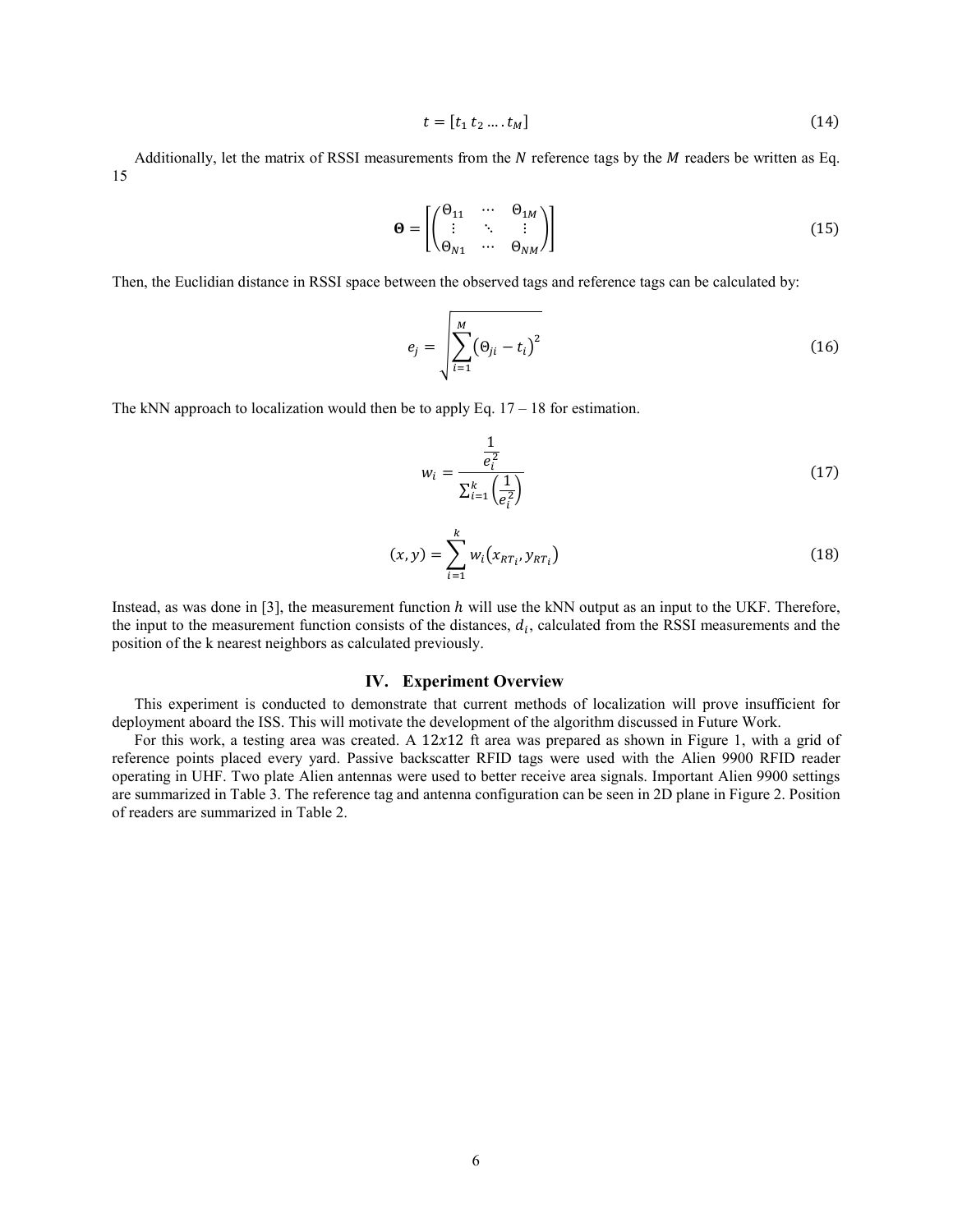

**Figure 1. Experiment Area**





| <b>Reader Setting</b>           | Value   |
|---------------------------------|---------|
| Frequency                       | 928 MHz |
| Transmitter Output Power 1 Watt |         |

**Table 3. Antenna Location Summery**

| Antenna | X(in) | Y(in)    | Z (in) |
|---------|-------|----------|--------|
|         |       | $-10.00$ |        |
|         | ס-    | נ ו      |        |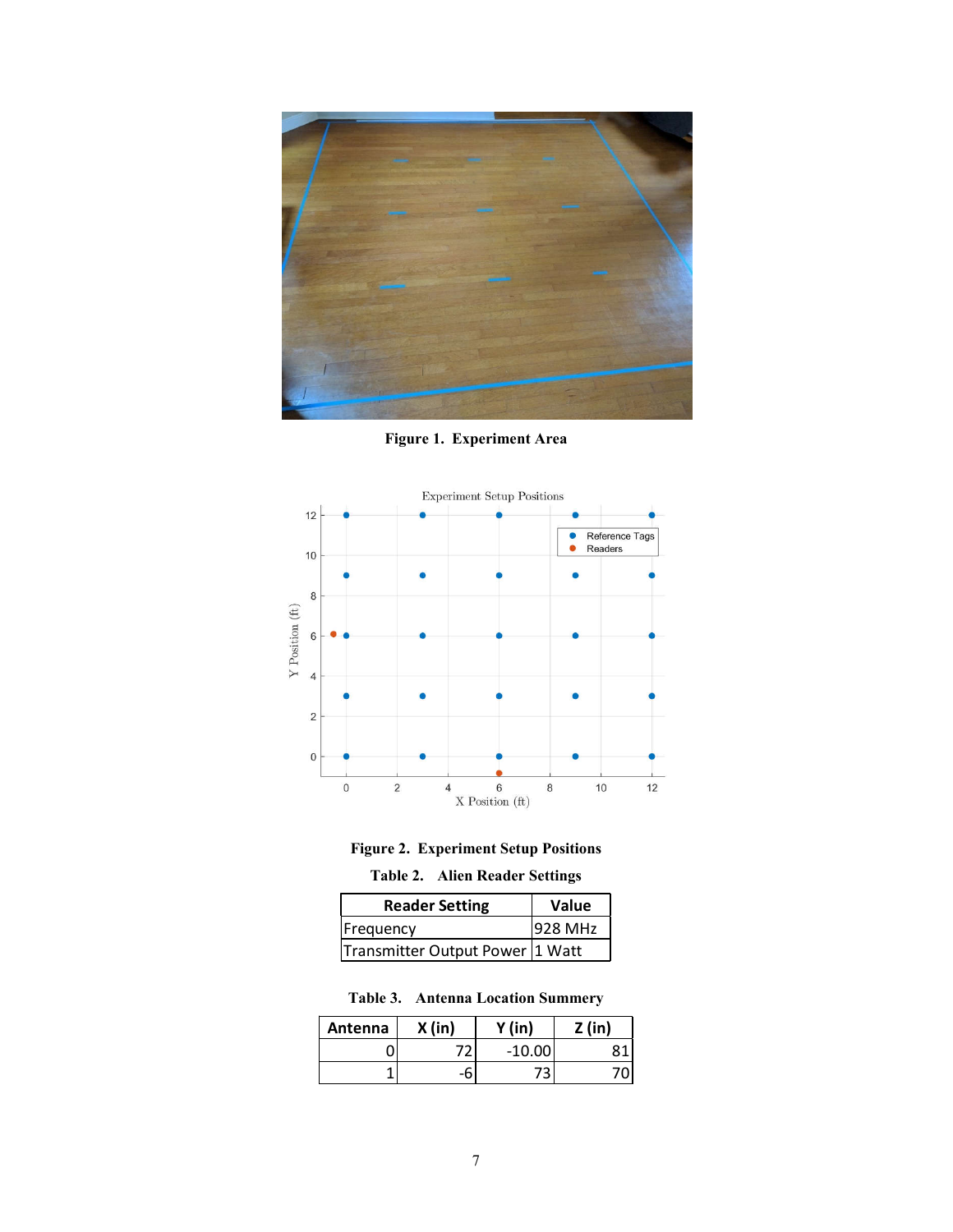The RFID readers were placed out of plane for better RFID signal recovery. The tracked object was constrained to a plane  $41$  in off the ground for similar reasons.

Original plans for using a set of fixed RFID reference tags was abandoned for two reasons. First, the high variability between different tags measured by the Alien readers caused tags in similar positions to emit widely varying RSSI measurements. Second, Alien readers struggle with collision issues with multiple antennas. Therefore, only a small subset of tags was observed when placed in the testing environment despite all tags being individually observable. To avoid these issues, the space was fingerprinted with a single tag. RSSI measurements of the tag in the test plane (41 in off the ground) were taken for 10 seconds at each of the reference tag positions. The average of these measurements was taken as calibration measurement for that location. A matrix of calibration measurements for each position and for each antenna was then constructed for use in the UKF. This procedure should yield similar results to having a set of reference tags in the environment. [2] Space finger printing results can be seen in Figure 3.



**Figure 3. Reference Tag RSSI Contour**

Once the space was fingerprinted, the tag was moved at constant velocity along predefined paths using a track. The track trajectory position data is shown in Figure 4, with start and end position data along with velocity magnitude data shown in Table 4. A total of eight runs were conducted with 3 separate configurations.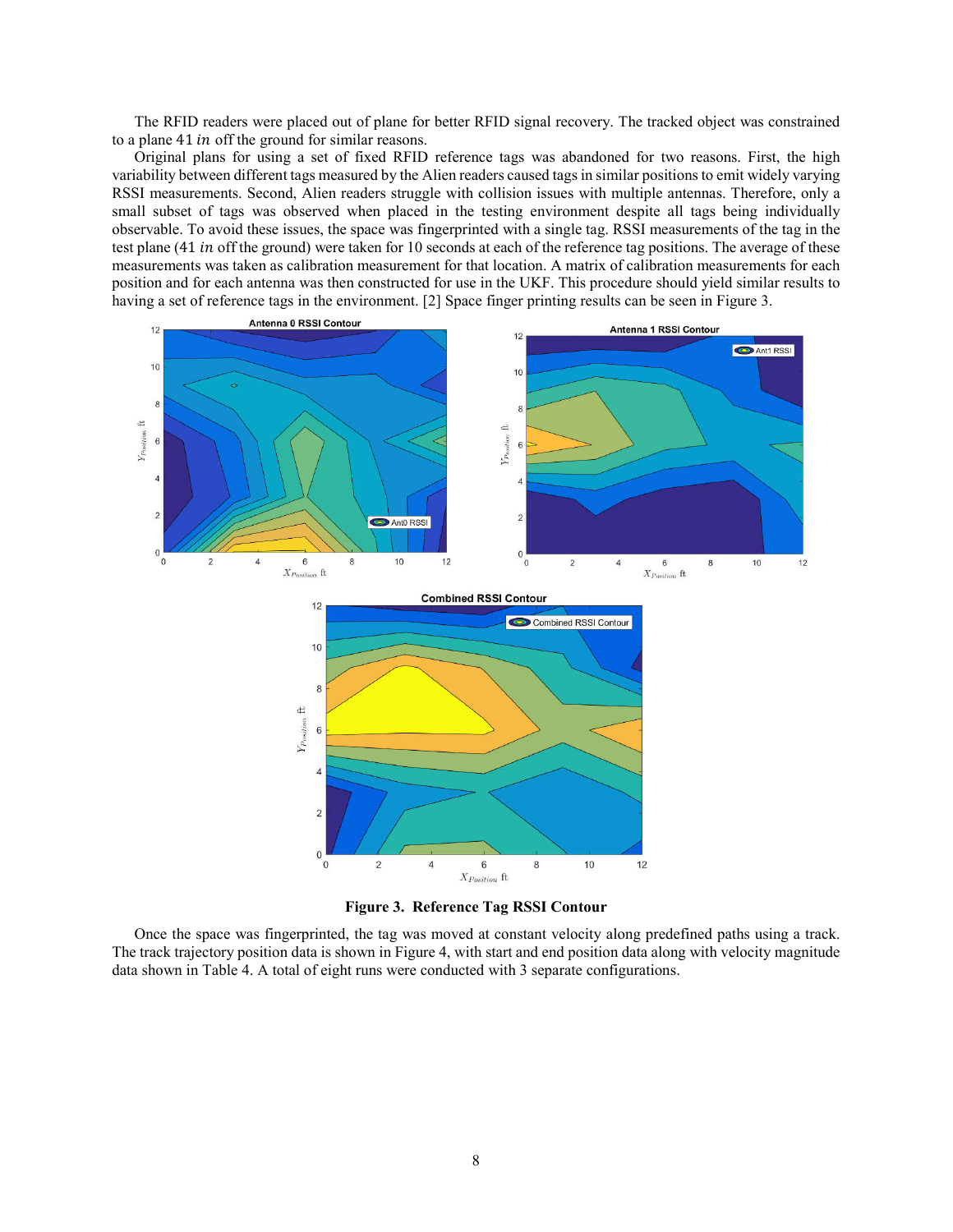

**Figure 4. Ground Track Position Data by Run**

| Run | $X_i$ ft | $Y_i$ ft | $X_f$ ft | $Y_f$ ft | $V_x$ ft s <sup>-1</sup> | $V_v$ ft s <sup>-1</sup> |
|-----|----------|----------|----------|----------|--------------------------|--------------------------|
|     | 0.00     | 12.00    | 11.00    | 0.00     | 0.71                     | $-0.78$                  |
| 2   | 0.00     | 12.00    | 12.00    | 0.00     | 0.85                     | $-0.85$                  |
| 3   | 0.00     | 12.00    | 10.96    | 0.00     | 0.89                     | $-0.97$                  |
| 4   | 0.00     | 12.00    | 12.00    | 0.00     | 0.28                     | $-0.28$                  |
| 5   | 0.00     | 6.00     | 12.00    | 3.00     | 0.75                     | $-0.19$                  |
| 6   | 0.00     | 6.00     | 12.00    | 2.83     | 0.90                     | $-0.24$                  |
|     | 9.00     | 12.00    | 0.92     | 0.00     | $-0.43$                  | $-0.63$                  |
| 8   | 9.00     | 12.00    | 0.63     | 0.00     | $-0.49$                  | $-0.71$                  |

**Table 4. Location and Velocity Summery by Run**

Time, receiving antenna, and RSSI measurements were output to the TCP port of the connected computer and later imported into MATLAB for post processing and analysis. The data was then grouped by receiving antenna, discretized into 0.1s intervals.

Once the data had been preprocessed, the measurement and state transition functions to the UKF were input into MATLABs UKF tool. The states are position and velocity, shown in Eq. 19. A linear state transformation was used and is shown in Eq. 20, where  $dt$  is the timestep.

$$
x = \begin{bmatrix} x_{pos} \\ y_{pos} \end{bmatrix} \tag{19}
$$

$$
x_t = x_{t-1} + dt * V \tag{20}
$$

As per [4] and [5], the hyperparameters for the UKF were set as shown in Eq. 21:

$$
\Omega = [\alpha, \beta, \kappa] = [0.001, 2, 0] \tag{21}
$$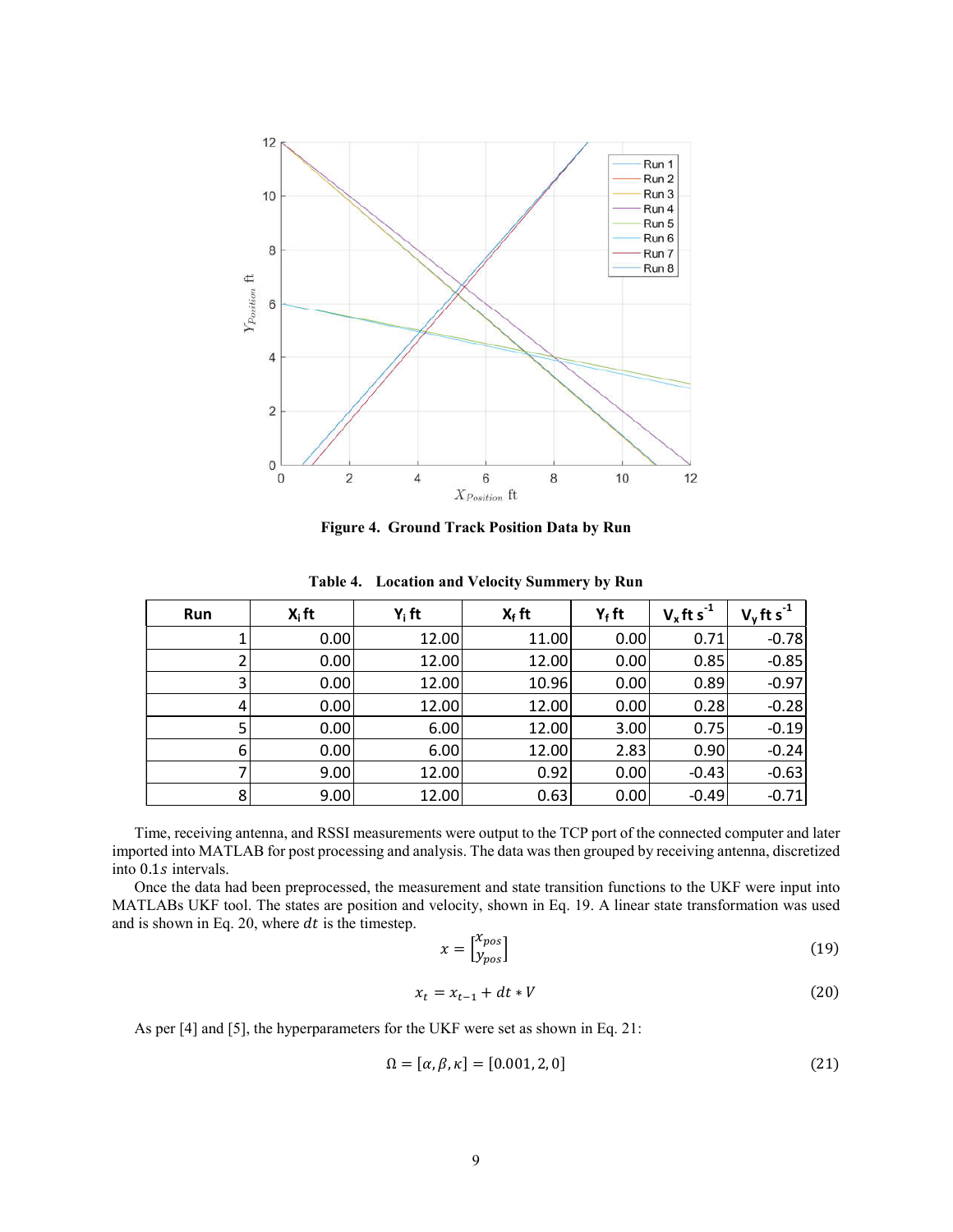Position over time was propagated from v and a small time interval,  $dt = 0.1$  s. Lastly, the measurement model was specified. As per [6], the distance between the  $M^{th}$  reader and the  $i^{th}$  observation tag can be calculated in Eq. 22:

$$
d_{Mi} = \sqrt{(x_M - x_i)^2 + (y_M - y_i)^2 + \left(z_M - \frac{41}{12}\right)^2}
$$
 (22)

Next, RSSI values must be converted to distances for the correction step of the UKF. Transforming RSSI values into distances is notoriously difficult. The calculated distances are the single largest source of error within this project. The calculation is done through Eq. 23.

$$
\hat{d}(t) = 10^{\frac{d_0(RSSI(d_0) - RSSI(d_t))}{10q}}
$$
\n(23)

Where  $d_0$  is a 'close-in' reference distance,  $RSSI(d_0)$  is the RSSI value at the reference distance, and  $q$  is the path loss exponent, usually between 1.6 to 6.5 based on configuration [6]. For the analysis performed in this experiment a value of  $q = 2.7$  was empirically determined to give the best results. For this experiment,  $d_0$  is taken to be the distance between a reader and the closest reference tag, and  $RSSI(d_0)$  is taken as the RSSI value for the tag.

# **V. Experiment Results**

To first validate the system model, the UKF was used as a propagator. Results from a sample run can be seen in Figure 5, where the initial position was assigned to be within inches of the true starting point. Velocity of the system is not being estimated in this work. Instead, the true velocity of the system is fed into the state transition function. The system estimates are extremely close to that of the cart, which validates the initialization and propagation methods.



**Figure 5. Propagation Performance**

A UKF may operate with either additive or non-additive noise. First, additive noise in both the motion and sensor model are considered. For robustness, the additive sensor model noise parameter R is initialized as  $N(\mu, \sigma^2)$  =  $N(0,5)$ . This was chosen as the space was 12 ft by 12 ft, corresponding to a maximum distance of ~15 ft. Similarly, the additive process noise term was given by  $Q = N(\mu, \sigma^2) = N(0, ||V||)$ . This produced results like those in Figure 6, where 6a shows the true, measured and estimated distance from each reader over time, 6b shows the mean estimate and true position in the X,Y plane, 6c shows the residual error over time for each component and 6d shows the position components over time. The RMSE per run plotted in Figure 7.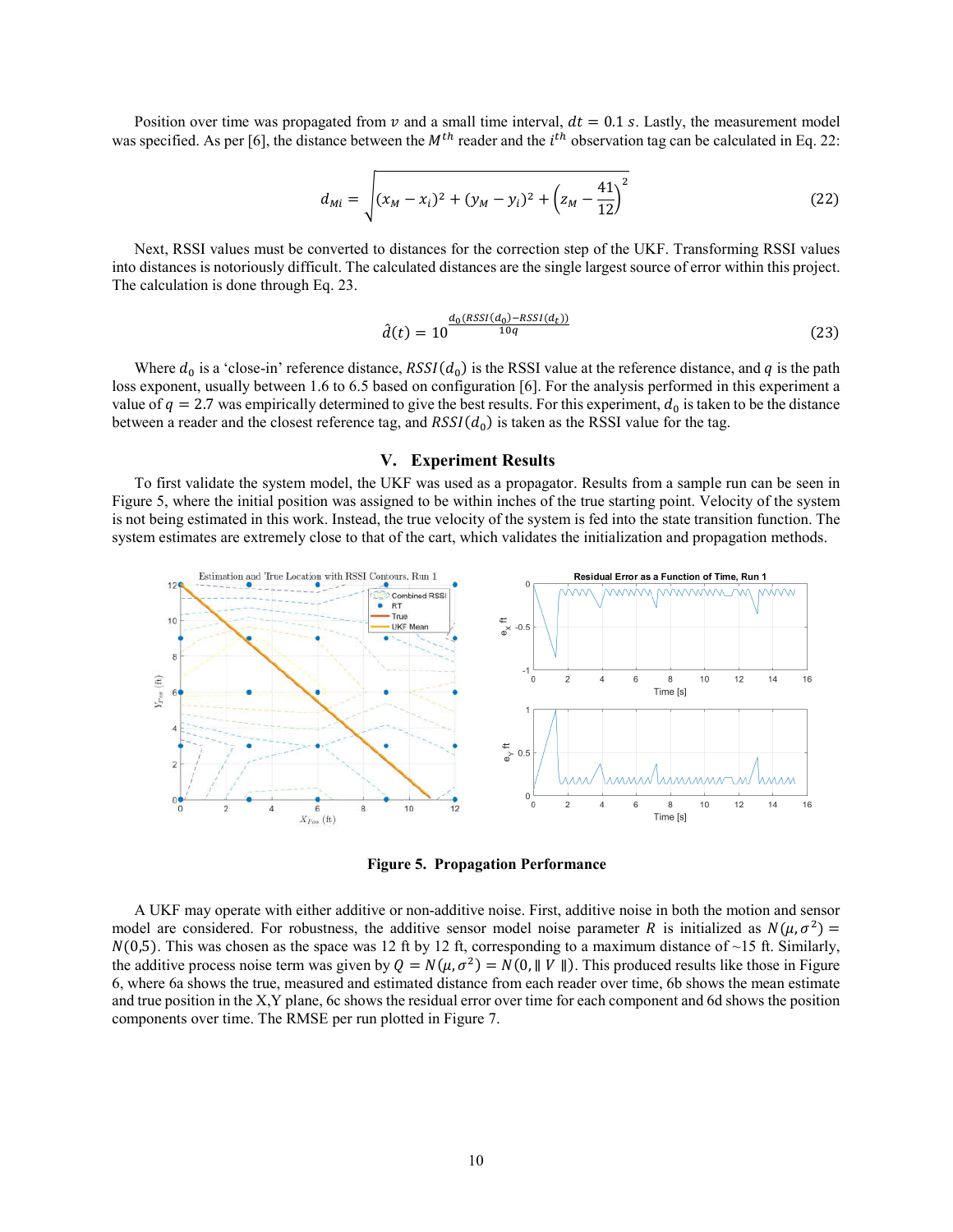

**Figure 6. Additive UKF Performance, Run 2**



**Figure 7. Additive Noise UKF RMSE Per Run**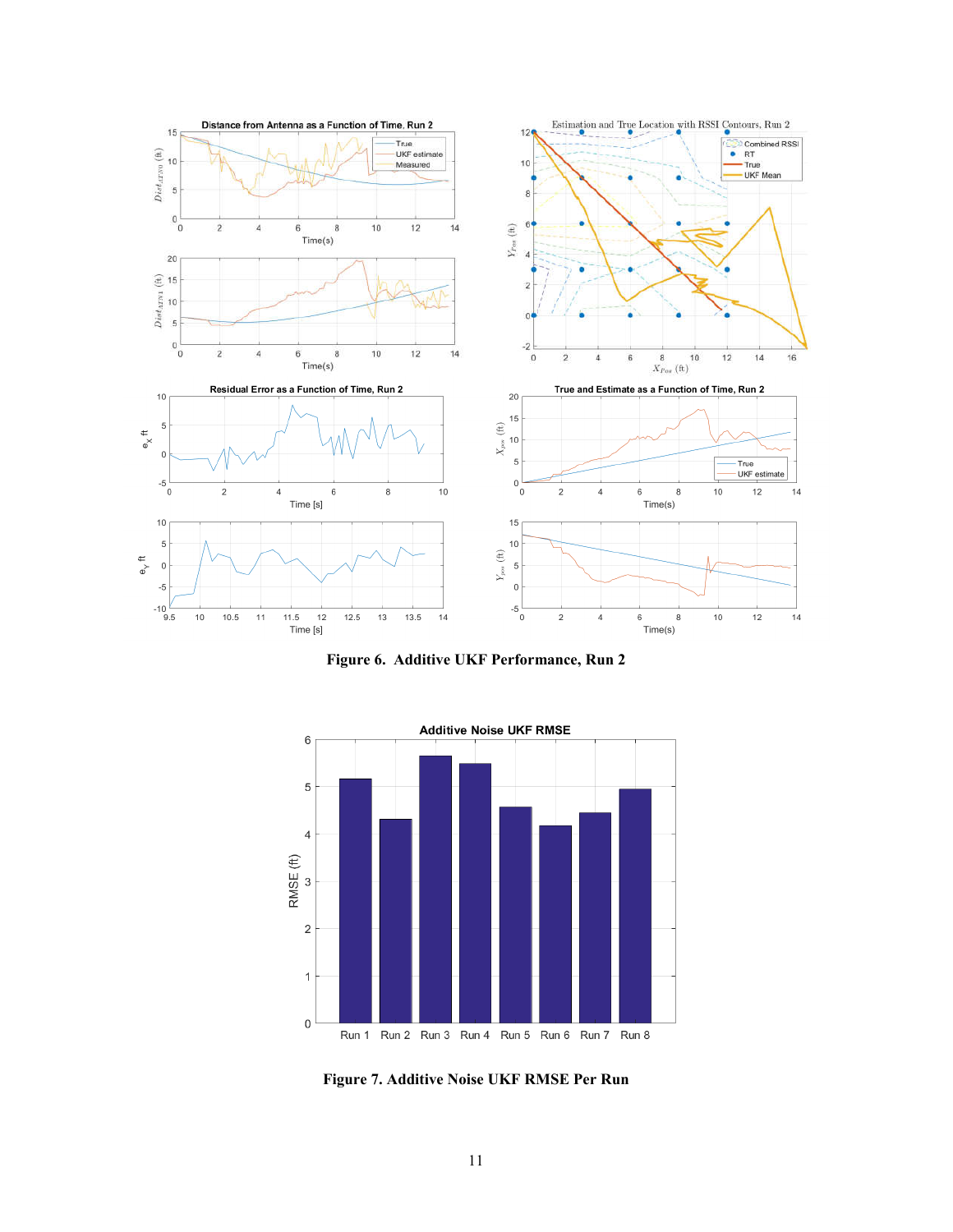The inferior performance seen is explained by the non-linearity of RSSI localization and the poor correlation between RSSI measured distance and the true distance. Therefore, to improve results, a non-additive noise version of both the sensor and state transition functions are used.

For the non-additive state transition function, the noise parameter was initialized to the same values as those in the additive version. This can be seen in Eq. 24. The state transition noise parameter was then used as the uncertainty of the velocity of the system.

Next, the measurement model was modified. Instead of being additive, the noise parameter was used as multiplicative noise in the distance term. The updated measurement model is shown in Eq. 24. The non-additive noise term was initialized to  $N(\mu, \sigma^2) = N(0, 0.3)$  to account for the large discrepancies between measured distance and estimated distance.

$$
x_{new} = x_{old} + dt * (Velocity + Q)
$$
\n(24)

$$
d_{iM} = (1+R)\sqrt{(\hat{x} - x_M)^2 + (\hat{y} - y_M)^2 + \left(\frac{41}{12} - z_M\right)^2}
$$
 (25)

The non-additive UKF was then tested over the sample runs. Results for the same run as the additive noise example can be seen in Figure 8. A marked improvement in performance is notable between the two. This can be seen in the plot of the RMSE per run in Figure 9. The difference in performance has to do with the choice between the multiplicative and additive noise. This is illustrated in Figure 10, which shows the RMSE error per run per covariance configuration. The configurations are summarized in Table 5.



**Figure 8. Multiplicative Noise and Transition Model UKF Performance, Run 2**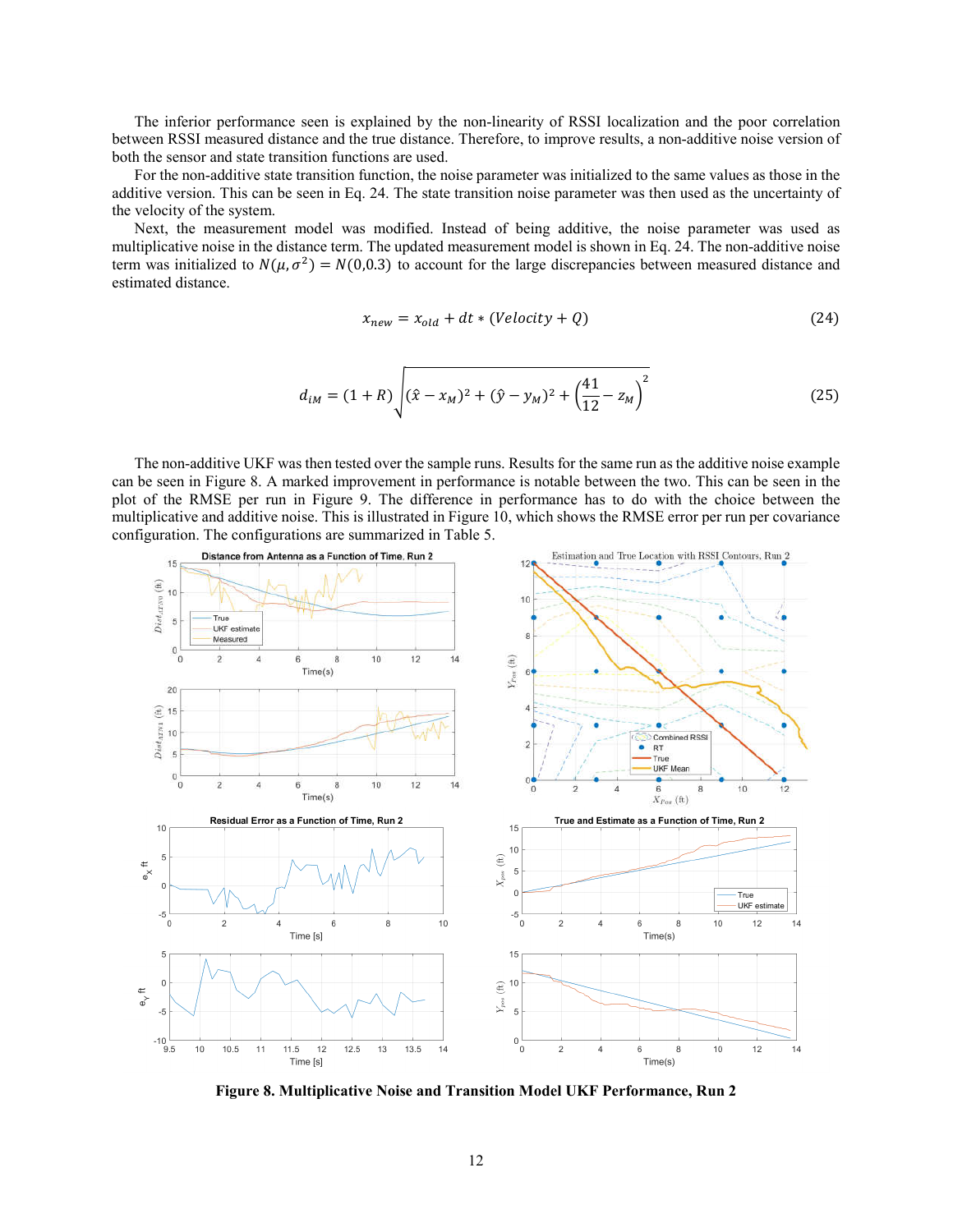

**Figure 9. Multiplicative Noise and Transition Model Noise UKF RMSE**



**Figure 10. RMSE Per Run Per Configuration**

|                | Configuration   Uncertainty Type   Covariance Parameter |  |  |
|----------------|---------------------------------------------------------|--|--|
| Multiplicative | 0.5                                                     |  |  |
| Multiplicative |                                                         |  |  |
| Additive       | 0.5                                                     |  |  |
| Additive       |                                                         |  |  |

**Table 5. Configuration Summery**